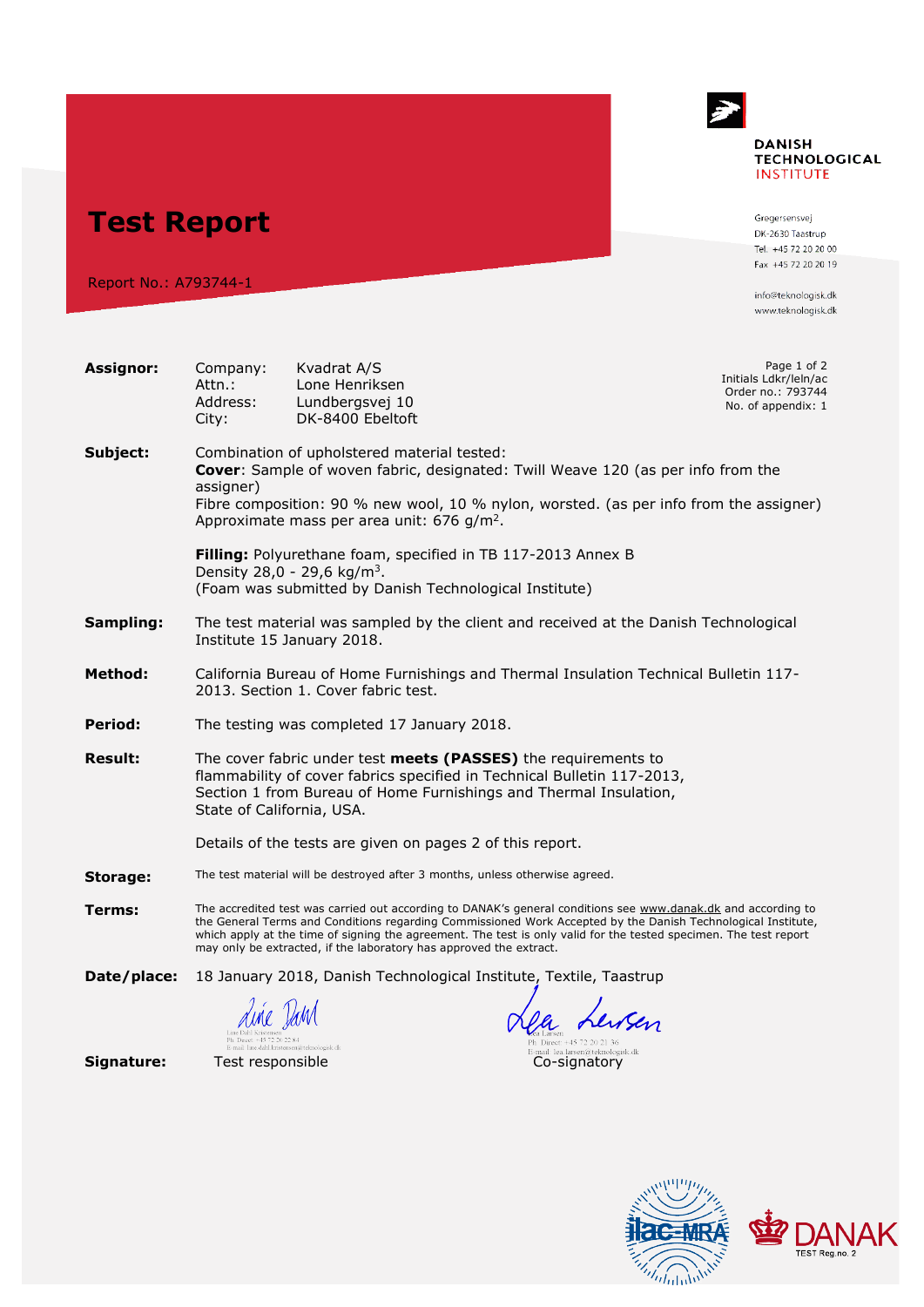| Order no.: | A793744-1    |
|------------|--------------|
| Page:      | 2 of 2       |
| Initials:  | Ldkr/leln/ac |

## **Results, continued:** Testing according to Technical Bulletin 117-2013, Section 1

Smouldering test (cigarette test) for cover fabric materials in combination with standard polyurethane foam, specified in TB 117-2013 Annex B. Test materials were conditioned at  $21\pm2$  °C (70 $\pm$ 5 °F) and less than 55 % RH. A fresh cigarette must be placed on new a test assembly, until either three cigarettes have burned their entire length on three individual test specimens, or three cigarettes have self-extinguished on the specimen.

Three determinations were carried out:

|                                                                    | Test 1 | Test 2 | Test 3 |  |
|--------------------------------------------------------------------|--------|--------|--------|--|
| Smouldering after 45 minutes                                       | *No    | *No    | *No    |  |
| Vertical char length in inches                                     |        |        |        |  |
| Cigarette burned entire length                                     | No     | No     | No     |  |
|                                                                    |        |        |        |  |
| Occurrence of flames                                               | No     | No     | No     |  |
| Comments:* Cigarette self-extinguished before burned entire length |        |        |        |  |

## **Requirements:** A material is considered to pass or fail based on the following criteria according to Technical Bulletin 117-2013, Section 1, item 3.4:

| 1. | A single mock-up test specimen fails to meets the requirements of this test<br>procedure if any of the following criteria occurs:                                             |
|----|-------------------------------------------------------------------------------------------------------------------------------------------------------------------------------|
|    | The mock-up test specimen continues to smoulder after 45 minutes test<br>a)<br>duration.                                                                                      |
|    | b) A vertical char length of more than 1,8 inches (45 mm) develops on the<br>cover fabric.                                                                                    |
|    | The mock-up test specimen transitions to open flame.<br>C)                                                                                                                    |
| 2. | The cover fabric passes the test if three initial mock-up specimens pass the<br>test, i.e., the cigarettes burn full length and the mock-ups are no longer<br>smouldering.    |
| 3. | If more than one initial specimen fails, the cover fabric fails the test.                                                                                                     |
| 4. | If any of the three initial specimen fails, repeat the test on additional three<br>specimens.                                                                                 |
| 5. | If all three additional specimens pass the test, the cover fabric passes the<br>test. If any one of the additional three specimens fails, the cover fabric fails<br>the test. |